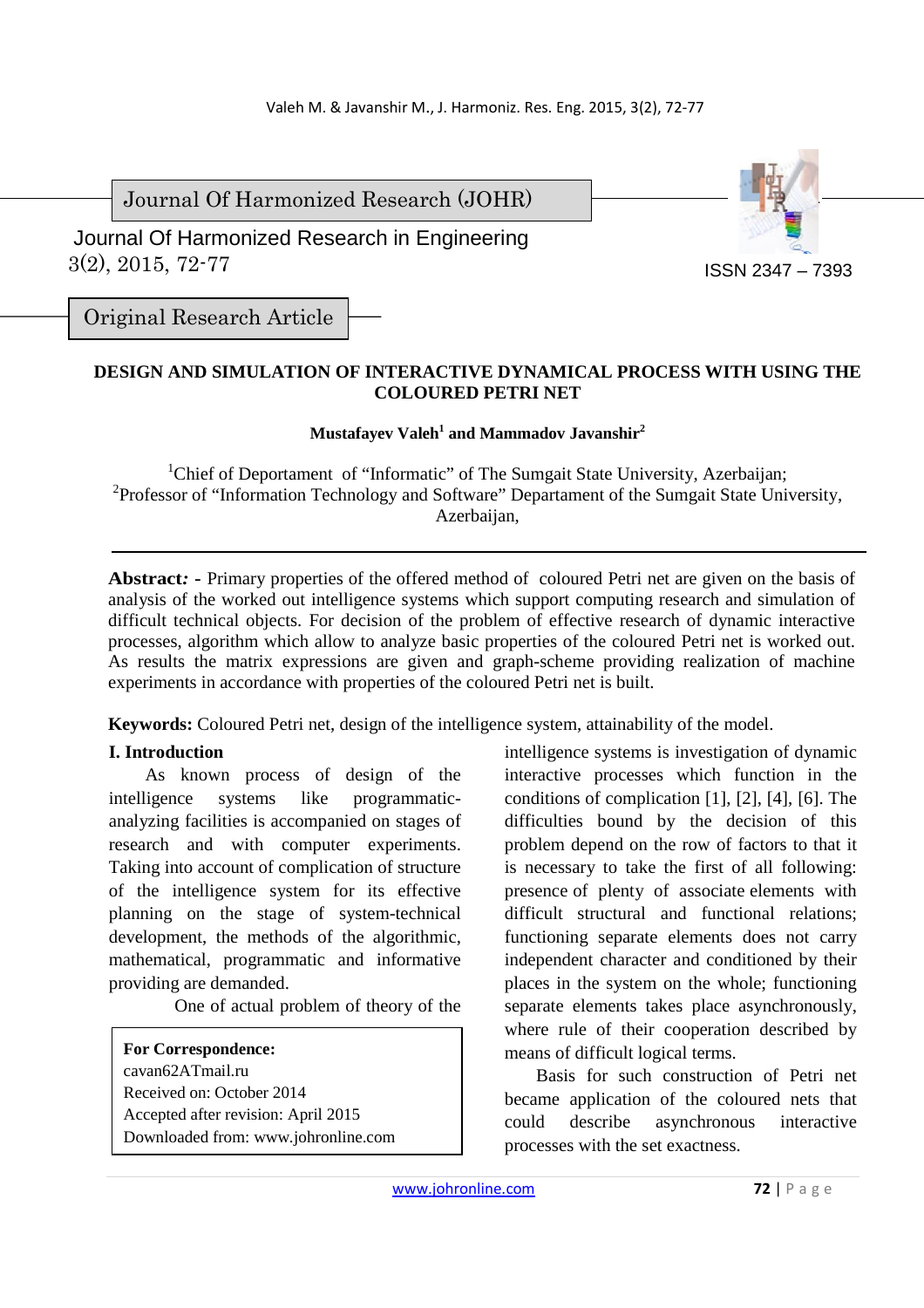Coloured Petri net (PN) [3] is natural interpretation of the real systems. Attributes correspond to the positions of the coloured Petri net where them name are colors. The rules of excitation of transitions are complemented by terms, supposing the stream of marks with certain colors of position. Executions of transitions are accompanied by a parcel in position of marks with created values of color. Coloured PN [8] reflect the logical sequence of events; the streams of information allow tracing, reflecting parallel interprocess communication. Advantage of this type of models is simplicity of understanding at engineering level and quickness of reading of graphic characters. Reproducing of dynamics of marks on the screen of display allows to trace motion and quality descriptions of processes and effectively to interpret the dynamics of the coloured nets.

 For expansion of possibilities of description of the states of simulating object it is required to take into account the order of receipt of markers of different colors in certain positions of the net. Thus the model of object appears as PN with varicolored markers. The analysis of basic descriptions of object is taken of basic properties of net with varicolored markers. The analysis of other properties (for example, properties of liveliness) depends on the analysis of color attainability of nets with varicolored markers. For the analysis of color attainability of regenerating nets, description of count of color attainability and creation it is needed to use matrix of colour attainability. But, the matrix of color attainability for arbitrary nets can be built only after the receipt of all its marking attainability from initial. From this point of view, first a network with varicolored markers appears in private regeneration form and then analysis of color attainability is executed. In the article designs of dynamic interactive processes are considered with the use of coloured PN.

# **II. Determination of function of distribution of colors of markers entrance and output positions of transitions of net**

 PN with varicolored markers is determined formally as a set of kind [7]  $N = (P, T, \Omega, F, \Omega)$ *H*,  $\lambda$ ,  $\Psi$ ,  $\mu_0$ , where  $P = \{p \}$  is nonempty

finite set of positions;  $T = \{ t \}$  is an nonempty finite set of transitions;  $\Omega = \{\omega\}$  is an nonempty finite set of colors of markers; *F:P*×*T*   $\rightarrow$  {0,1,2,...} and *H:T × P*  $\rightarrow$  {0,1,2,...} according to the function of incident of great numbers of positions and transitions ;  $\lambda$  : (P  $\times$  $\Omega$ )  $\times T \rightarrow 0.1$ ) is a function of distribution of colors of markers on entrance positions of transitions of the net:  $\psi: T \times (P \times Q) \rightarrow (P \times Q)$  is a function of distribution of colors of markers on output positions of transitions of the net;  $\mu_0$ : $P \times \Omega \rightarrow \{0, 1, 2, \dots\}$  is the initial marking of the net. Functions  $\lambda$  and  $\Psi$  define the rules of executing transitions and determine distribution of colors of markers on positions of net in the process of its functioning.

 Marking the positions of the net is represented as a matrix to the dimension  $|P| \times$  $\left| \Omega \right|$  where  $\mu_i(p,\omega)$  is a number of markers of color  $\omega$  in position of  $p$ .

 In regenerating the net (RN) executing any transition of *t* is settled at presence of in all entrance positions of  $p \in \text{'}t$  markers of one color  $\omega_i \in \Omega$ . After executing this passing to all its output positions the markers of color  $\omega \in \Omega$  are placed. Function  $\lambda$  which actives again the net is given as follows:

ŀ { f − =  $\cdot$   $\int$  =  $\int$  1, if distributin  $\cdot$ 0-otherwise  $\lambda$   $\binom{c}{t} = \begin{cases} 1, & \text{if distribution } {}^{\bullet}C_t \text{ is possible for a transition;} \\ 0, & \text{otherwise.} \end{cases}$ 

Where  ${}^{\bullet}C_{t}$  – distribution of kind:

$$
{}^{\bullet}C_{i}=[(p_{i1},\omega),...,(p_{in},\omega)];p_{ik}\in ^{\bullet}t,\ k=\overline{1,n},n=|{}^{\bullet}t|,\omega\in\Omega.
$$

The function  $\Psi$  in PN takes on values from an area

$$
C_t = \{ [\wp_{t_1}, \omega_j), \dots (\wp_{t_m}, \omega_j] \} \} \} \{ C_{t\omega_j}, p_{ik} \in t^*; k = \overline{1, m}; m = |t^*|, \omega_j \in \Omega
$$
  
If  $\psi$  ( ${}^{\bullet}C_t$ ) =  $C_t^*$ , then transition of t

regenerates markers of color  $\omega_i$  to the markers of color <sup>ω</sup>*j*. Terms of wearing-out of transition of  $t∈ T$  at marking  $\mu$  for PN is written as follows [5]

$$
\forall p \in P, \ \exists \omega \in \Omega \left[ \mu(p, \omega) - F(p, t) + 1 \right] \cdot \lambda \left( {}^{\bullet}C_{t} \right) = 1.
$$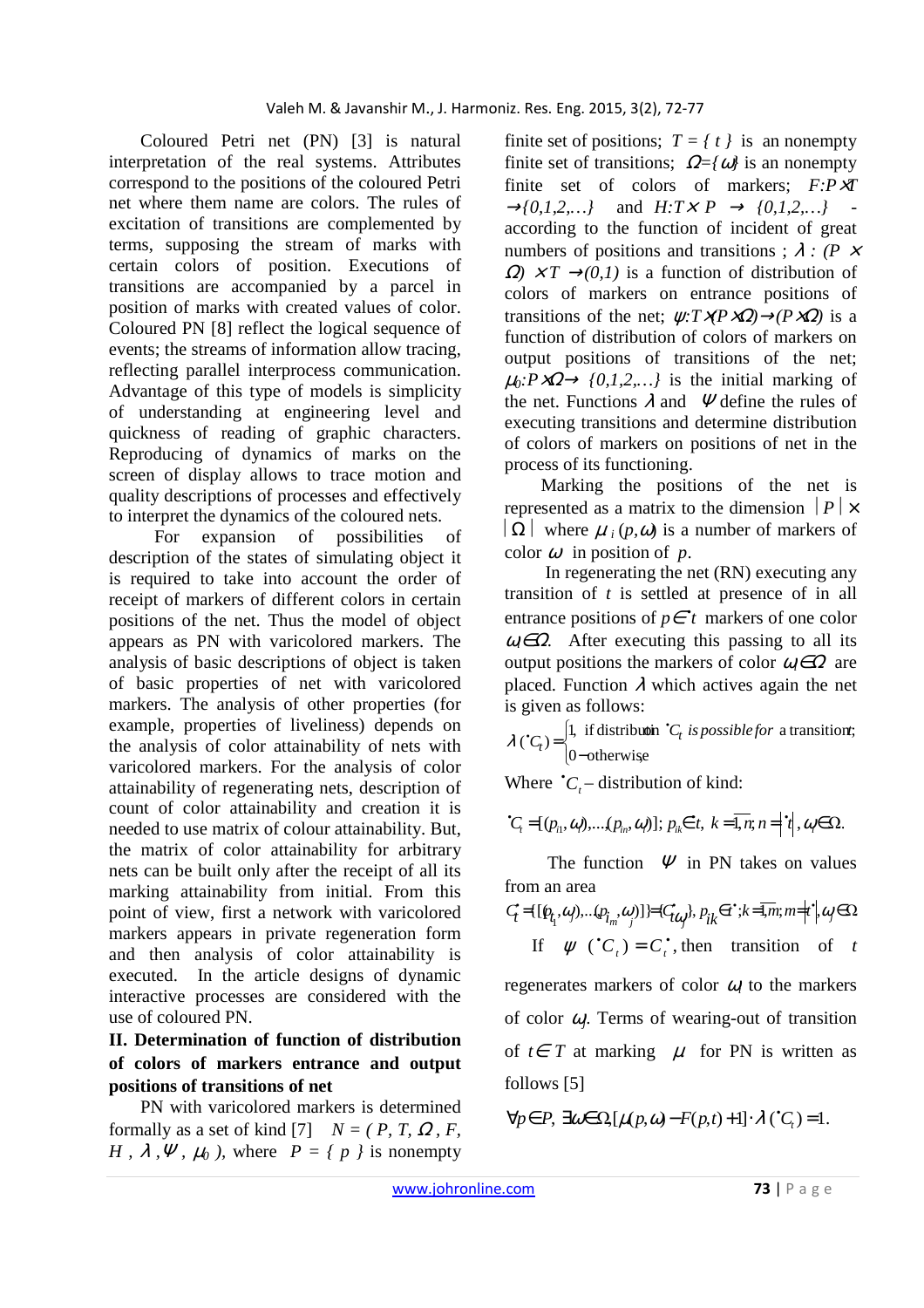The new marking  $\mu'$  got as a result of execution of transition of  $t$  at fixed  $C_t$  is determined by means of a formula [9]:

 $\forall p \in P; \forall \omega \in \Omega,$  $\mu'(p, \omega) = \mu(p, \omega) - \delta_t(\omega)F(p,t) + \gamma_t(\omega) \cdot H(t, p);$ 

where

$$
\delta_t(\omega) = \lambda \, (\text{`}C_t); \ \gamma_t(\omega) = \begin{cases} 1, \text{at } \psi \, (\text{`}C_t) = C_t^*; \\ 0 - \text{otherwise.} \end{cases}
$$

 Taking into account foregoing the algorithm of analysis of color attainability of coloured PN is worked out.

## **III. Algorithm of analysis of attainability of the painted Petri net**

 At solution of practical problems matrix decision of structure of coloured PN is used. Process of structure forming, dynamical status of the net, redistribution of chips on positions and new marking are defined by the following algorithm:

**Step 1.** Creation of incidence of great numbers of positions of  $F=[f_{ii}]$ , (  $i=\overline{1,n}$  ,  $j=\overline{1,m}$  ); where *n* and *m* sizes of nonempty finite sets of positions of  $P=\{p\}$  and transitions of  $T=\{t\}$ accordingly. At  $p_i \in \n{\bullet} t_j$  the value of element of  $f_{ij}$  is equal to 1, otherwise equal to 0.

**Step 2.** Creation of incidence of great numbers of transitions of  $H=[h_{ji}]$ ,  $(i = \overline{1,n}$ ,  $j = \overline{1,m}$ ). At  $p_i \in t_j^*$  the value of element of  $h_{ii}$  is equal to 1, otherwise equal to 0.

**Step 3.** Creation of matrix of the initial marking  $\mu = [\mu_i]$ ,  $(i = \overline{I, n}, \ell = \overline{I, k})$  where  $\ell$  equal to the size of nonempty finite set of colors of markers.  $\mu_{i}$  is equal to the number of markers of color  $\omega$ <sub> $\ell$ </sub> in position of  $p_i$ .

**Step 4.** Creation of matrix of determination of distribution of colors of markers on entrance positions of transitions  $\lambda = [\lambda_{i_{\ell}}],$ 

$$
(j = \overline{1,m}, \ell = \overline{1,k})
$$
. At  $(\bullet_t, \omega_\ell) \in \bullet_{C_t}$  the

value  $\lambda_{j\ell}$  is equal to 1, otherwise equal to 0. **Step 5.** Creation of matrix of determination of distribution of colors of markers on output

positions of transitions  $\psi = [\psi_{j_\ell}]$  $\psi=[\psi_{i_\ell}],$  $(j = \overline{1, m}, \ell = \overline{1, k})$ . At  $(\overline{t^{\bullet}, \omega_{\ell}}) \in C^{\bullet}_{t^{\bullet}}$  the value  $\psi_{j\ell}$  is equal to 1, otherwise equal to 0.

**Step 6.** Search of the settled transition. For every transition of  $t_i$ ,  $j = \overline{1,m}$  the condition of wearing-out is checked up :

а) from the matrix of *F* all entrance positions of transition  $t_j$  are determined:

$$
P_{i_1}, P_{i_2}, \dots, P_{i_z}, \text{ where } z = \begin{vmatrix} \bullet_t \\ t \end{vmatrix};
$$

b) from the matrix  $\lambda$  all accessible distributions of colors are determined on entrance positions of  $t_i$ :

$$
\omega_{\ell_1}, \omega_{\ell_2}, ..., \omega_{\ell_p}, \quad p \in [1, k];
$$

 $v$ ) from a matrix  $\mu$  the numbers of certain color of markers get out in all certain entrance positions of transition of *tj*:

$$
\mu_{i} \underset{z}{\ell} = \left( p_{i} \cdot \omega_{\ell} \right), \ z = \overline{I, \left| \cdot \right|} \cdot \overline{I} = \overline{I, k} \cdot \overline{g} \text{ if}
$$
\n
$$
\text{for } \forall i_{z} \qquad \exists \ell \text{ exists, } \square \qquad \text{that}
$$

 $\mu_i$   $\ell_i$  ≥  $f_i$  *j*, then the transition of *t<sub>j</sub>* is

settled and a step is executed 8.

**Step 7.** If for a transition the  $t_i$  condition is not executed, then the index of *j* increases on 1: *j*=*j*+1. If *j*≤*m* then it comes true passing to the point of a), in otherwise reported about the dead-locked state.

**Step 8.** Calculation of elements of matrix  $\mu$ <sup>'</sup>:

$$
\mu_{i\ell} = \mu_{i\ell} - \lambda_{j\ell} \cdot f_{ij} + \psi_{ij} \cdot h_{ji}, \quad i = \overline{1, n}, \ell = \overline{l, k}.
$$

**Step 9.** Passing to the step 6. A process proceeds to the receipt of the sought after marking.

 Analyzing basic properties limit (extremity of the states of separate elements of the system) nature, safety (number of the states no more of one), savings (impossibility of elimination and origin of additional resources), liveliness (absence of the dead-locked states in the process of functioning of the system), attainability (sequence of transitions, translating the systems from one state in other) can be estimated behavior of the designed system.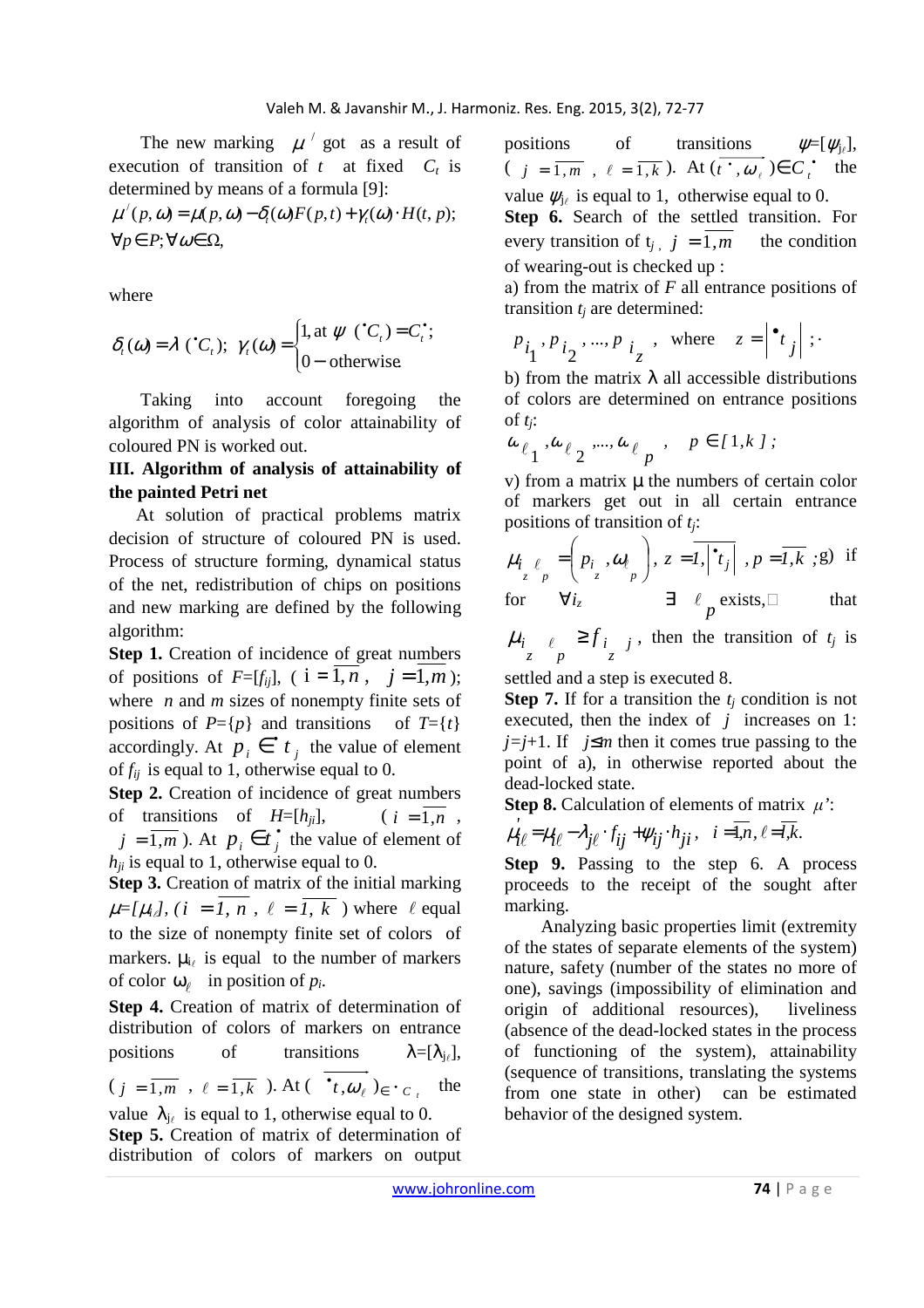## **IV. Model of simulation of the flexible manufacture module of tooling**

 Let's consider the model of simulation of the flexible manufacture module (FMM) of tooling. FMM of tooling includes: the personal entrance store equipment 1; personal entrance store equipment 2; equipment 1 for treatment of the first type of detail; equipment 2 for treatment of the second type of detail; personal output store equipment 1; personal output store equipment 2; an industrial robot (IR) for loading and unloading equipment 1 and equipment 2 accordingly.

 Connection of the module with previous and subsequent the modules takes place accordingly by means of foregoing stores. On the module two types of details are processed. The module works as follows: details act on the personal entrance stores and expect treatment; at presence of details of entrance stores of IR an equipment carries out loading 1, after equipment 2, after treatment of details there is their unloading and cycle recurs.

 In the imitation model [10] made by means of coloured PN (fig.1) status of FMM tooling are described by next positions:  $p_0$  - IR is executed by the operations of loading-unloading equipment 1 and equipment 2;  $p_1$  is the personal entrance store of equipment 1;  $p_2$  is the personal entrance store of equipment 2;  $p_3$ - completed IR loading equipment 1 and equipment 1 in the state implementation of operation;  $p_4$  - completed IR loading equipment 2 and equipment 2 in the state implementation of operation;  $p_5$  is an equipment 1 completed operations and in a state of unloading;  $p_6$  is an equipment 2 completed operations and in a state of unloading;  $p_7$  is the personal output store of equipment 1;  $p_8$ is the personal output store of equipment 2; 9 *p* is an equipment 1 it is not unloaded and will not be loaded;  $p_{10}$  is an equipment 2 it is not unloaded and will not be loaded.

 Possible events in the module of tooling are described by transitions:  $t_1$  - IR is executed

by the operations of loading equipment 1;  $t_2$ -IR is executed by the operations of loading equipment 2;  $t_3$  is an equipment 1 execute an operation above a detail;  $t_4$  – equipment 2 executes an operation above a detail;  $t_5$  – IR is off-loaded equipment 1;  $t_6$  - IR is off-loaded equipment 2.





The function of incident of great numbers of positions appears the matrix of *F* [10, 6]:

| F                | $t_1$          | $t_2$          | $t_3$          | $t_4$          | $t_{5}$        | $t_6$          |
|------------------|----------------|----------------|----------------|----------------|----------------|----------------|
| $p_0$            |                |                | 0              | 0              |                |                |
| $p_{1}$          | 1              | $\overline{0}$ | $\overline{0}$ | $\overline{0}$ | $\overline{0}$ | $\overline{0}$ |
| $p_2$            | $\overline{0}$ | 1              | 0              | 0              | $\overline{0}$ | $\overline{0}$ |
| $p_3$            | 0              | $\overline{0}$ | 1              | 0              | $\overline{0}$ | $\overline{0}$ |
| $\overline{p}_4$ | 0              | 0              | 0              | 1              | 0              | $\overline{0}$ |
| p <sub>5</sub>   | $\overline{0}$ | $\overline{0}$ | $\overline{0}$ | 0              | 1              | $\overline{0}$ |
| $p_{6}$          | $\overline{0}$ | $\overline{0}$ | $\overline{0}$ | 0              | $\overline{0}$ | 1              |
| $p_{7}$          | $\overline{0}$ | $\overline{0}$ | $\overline{0}$ | $\overline{0}$ | $\overline{0}$ | $\overline{0}$ |
| $p_8$            | 0              | $\overline{0}$ | 0              | 0              | 0              | 0              |
| рq               | 1              | $\overline{0}$ | 0              | 0              | 0              | 0              |
| $p_{10}$         | 0              | 1              | 0              | 0              | 0              | 0              |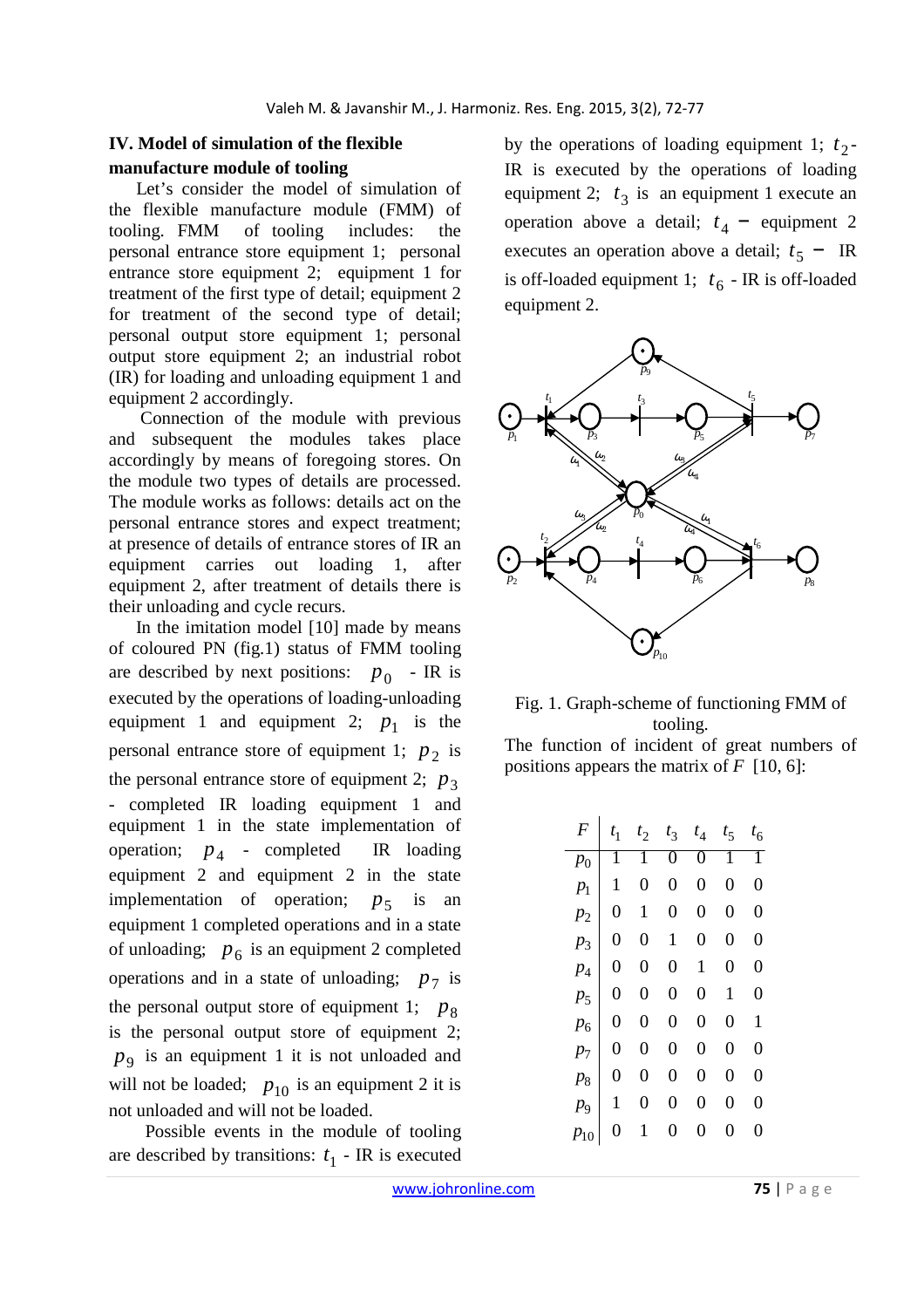The function of incident of great numbers of transitions appears the matrix of *H* [6, 10]:

| $H \begin{bmatrix} p_0 & p_1 & p_2 & p_3 & p_4 & p_5 & p_6 & p_7 & p_8 & p_9 & p_{10} \end{bmatrix}$ |  |  |  |  |  |
|------------------------------------------------------------------------------------------------------|--|--|--|--|--|
| $t_1$   1 0 0 1 0 0 0 0 0 0 0 0                                                                      |  |  |  |  |  |
| $t_2$ 1 0 0 0 1 0 0 0 0 0 0                                                                          |  |  |  |  |  |
| $t_3$ 0 0 0 0 0 1 0 0 0 0 0                                                                          |  |  |  |  |  |
| $t_4$ 0 0 0 0 0 0 1 0 0 0 0                                                                          |  |  |  |  |  |
| $t_5$ 1 0 0 0 0 0 0 1 0 1 0                                                                          |  |  |  |  |  |
| $t_6$ 1 0 0 0 0 0 0 0 1 0 1                                                                          |  |  |  |  |  |

 The incidence matrix of entrance and output function is represented by means of the matrix  $D$  [6, 10]:

 $\overline{a}$ 

|  |  |  |  |  | $D \begin{vmatrix} p_0 & p_1 & p_2 & p_3 & p_4 & p_5 & p_6 & p_7 & p_8 & p_9 & p_10 \end{vmatrix}$ |
|--|--|--|--|--|----------------------------------------------------------------------------------------------------|
|  |  |  |  |  |                                                                                                    |
|  |  |  |  |  |                                                                                                    |
|  |  |  |  |  |                                                                                                    |
|  |  |  |  |  |                                                                                                    |
|  |  |  |  |  |                                                                                                    |
|  |  |  |  |  |                                                                                                    |

 Distribution of colors of markers on entrance positions of transitions of the net The incidence matrix of entrance and output function is represented by means of the matrix  $\lambda$  [6, 4]:

|                  | $\omega_{1}$ | $\omega_2$ | $\omega_{3}$ | $\omega_{\scriptscriptstyle 4}$ |
|------------------|--------------|------------|--------------|---------------------------------|
| $t_{1}$          |              | $\theta$   | 0            | 0                               |
| $t_2$            | 0            | 1          | 0            | 0                               |
| $t_{3}$          | 0            | 0          | 0            | 0                               |
| $t_{4}$          | 0            | 0          | 0            | 0                               |
| $t_{\mathsf{S}}$ | 0            | 0          | 1            | 0                               |
| $t_6$            | 0            | 0          | 0            | 1                               |
|                  |              |            |              |                                 |

 Because a model appears the selective coloured net, matrix of distribution of colors of markers on entrance positions of transitions of the net coincide with a matrix:

$$
\lambda : \psi[j, k] = \lambda[j, k], j = \overline{0, 10; k} = \overline{1, 4}.
$$

 The initial marking is represented by means of the matrix  $\mu$  [10, 4]:

| $\mu$          | $\omega_1$     | $\omega_2$     | $\omega_3$       | $\omega_{\scriptscriptstyle 4}$ |
|----------------|----------------|----------------|------------------|---------------------------------|
| $p_{0}$        | 1              | 1              | $\boldsymbol{0}$ | $\rm 0$                         |
| $p_1$          | $\overline{0}$ | $\overline{0}$ | $\overline{0}$   | $\overline{0}$                  |
| $p_2$          | $\rm 0$        | $\overline{0}$ | $\overline{0}$   | $\overline{0}$                  |
| $p_3$          | $\overline{0}$ | $\overline{0}$ | $\overline{0}$   | $\overline{0}$                  |
| $p_4$          | $\overline{0}$ | $\overline{0}$ | $\overline{0}$   | $\overline{0}$                  |
| p <sub>5</sub> | $\overline{0}$ | $\overline{0}$ | $\overline{0}$   | $\overline{0}$                  |
| $p_6$          | $\overline{0}$ | $\overline{0}$ | $\overline{0}$   | $\overline{0}$                  |
| $p_7$          | $\overline{0}$ | $\overline{0}$ | $\overline{0}$   | $\overline{0}$                  |
| $p_8$          | $\overline{0}$ | $\overline{0}$ | $\overline{0}$   | $\overline{0}$                  |
| p <sub>9</sub> | $\overline{0}$ | $\overline{0}$ | $\overline{0}$   | $\overline{0}$                  |
| $p_{10}$       | $\overline{0}$ | 0              | $\overline{0}$   | 0                               |

The state corresponds the initial marking, when on an entrance store each the equipment there are details and IR are adjusted on implementation of operation of loading first equipment.

 The worked out model, presenting process, is in the system robot-serviced, on that the great number of the colors bound to the marks and arcs of the net is accepted  $c = (\omega_1, \omega_2, \omega_3, \omega_4)$ . A mark, imitating work of robot, and arcs enroute robot, is coloured in the net. Other arcs, and also marks-wares and marks-managements are not coloured. Initial color of mark in  $p_0$  equal  $\omega_1$  and an arc  $(p_0, t_1)$  is coloured in  $\omega_1$ . Therefore the condition of excitation is executable for a transition  $t_1$ . After the wearing-out of passing  $t_1$  to positions  $p_0$  a mark returns, having a color  $\omega_2$ , as an arc  $(t_1, p_0)$  is coloured in a colour  $\omega_2$ . Coloring arcs provides excitation only one of transitions following  $p_0$ , at any state of the system. At this coloration the route of robot is presented by the sequence of working transitions  $t_1, t_2, t_5, t_6$ , i.e. there is loading equipment 1, after loading equipment 2,

### **V. Conclusion**

The algorithm of analysis of colour attainability of coloured PN is offered and worked out. The